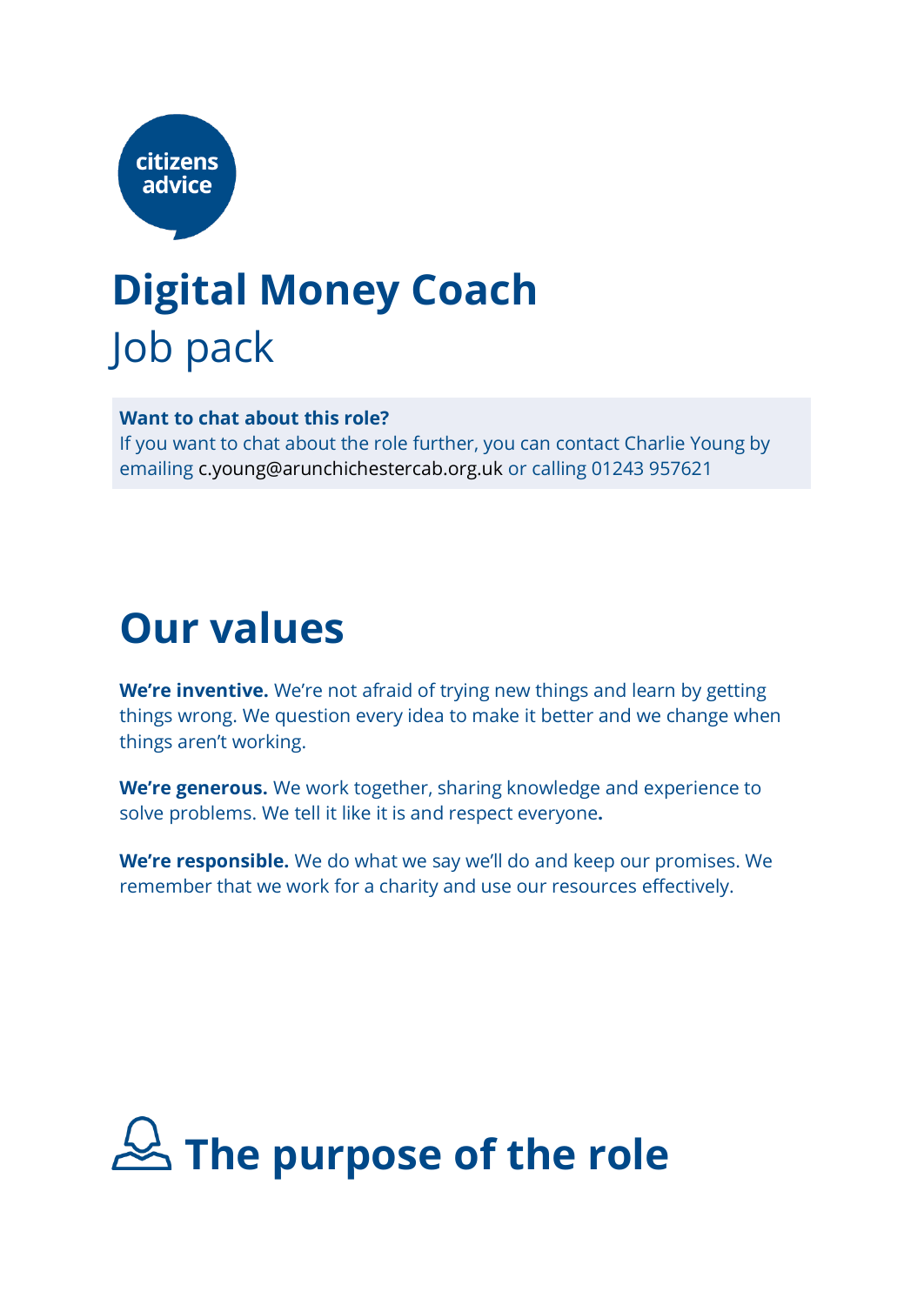Arun & Chichester Citizens Advice are pleased to have received funding to support digitally excluded people to get online, to help them become more connected and generally enhance their wellbeing.

You'll be using an online platform to create a tailored learning plan for your client, working through activities with them in person or remotely, depending on the client need. You'll also help source an appropriate device to those who need one and source funding for internet costs for those on lower incomes. You'll include elements of money-saving and spotting scams to empower clients to confidently use the internet safely.

You must be willing to travel and work flexibly and have strong IT skills that allow you to work around or overcome most general IT issues in a calm way. You'll be working independently so it's important that you can plan your workload to meet the project KPIs.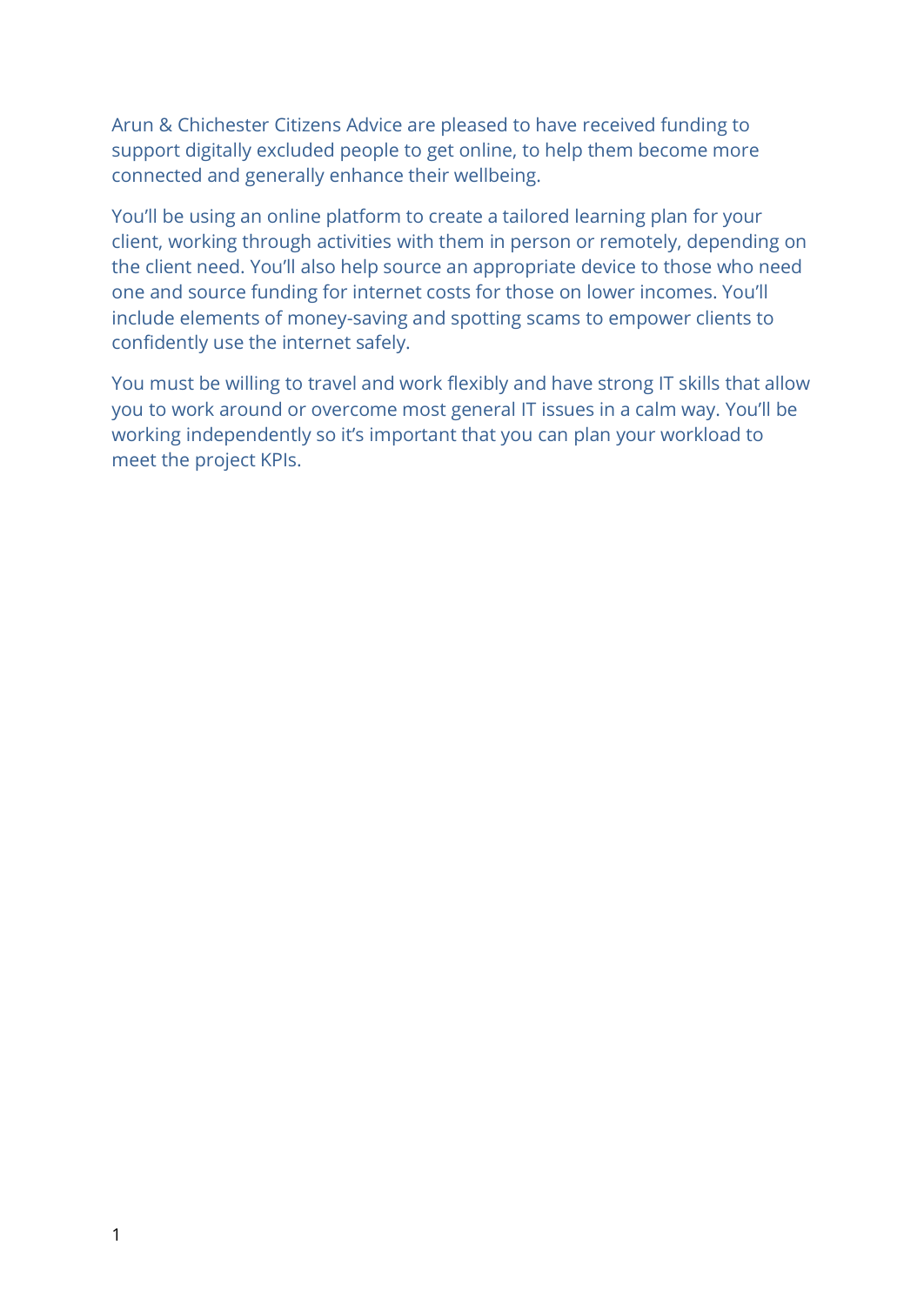

#### **KEY DUTIES/ACCOUNTABILITIES**

- 1. To assist clients in accessing their email, websites and other online tools.
- 2. Understand how online tools can be used to save money.
- 3. Act impartially when presenting options.
- 4. Be able to present to small groups as well as work with clients 1-to-1.
- 5. Keep accurate records of progress, where appropriate.
- 6. Highlight issues in a professional manner.
- 7. Communicate well with clients and other team members.
- 8. Work well with volunteers.
- 9. Confidence in demonstrating activities online.
- 10.Able to problem solve independently.
- 11.Deliver awareness of online scams and how to spot them.
- 12.Communicate with other staff members to establish how each person can help the client.

#### **TRAINING**

- 1. Keep informed of new and changing online tools.
- 2. Keep up to date with all the regular Citizens Advice circulars and information items.
- 3. Attend regular training to develop knowledge, skills and expertise.
- 4. Participate constructively in team meetings.

#### **ADMINISTRATION**

- 1. Ensure that the information sources in use are up to date.
- 2. Maintain statistics and analysis of work in accordance with ACCA procedures and funding conditions.
- 3. Be responsible for own file management and implement administrative procedures as directed by Line Manager.
- 4. Record outcomes on the database throughout the case management process.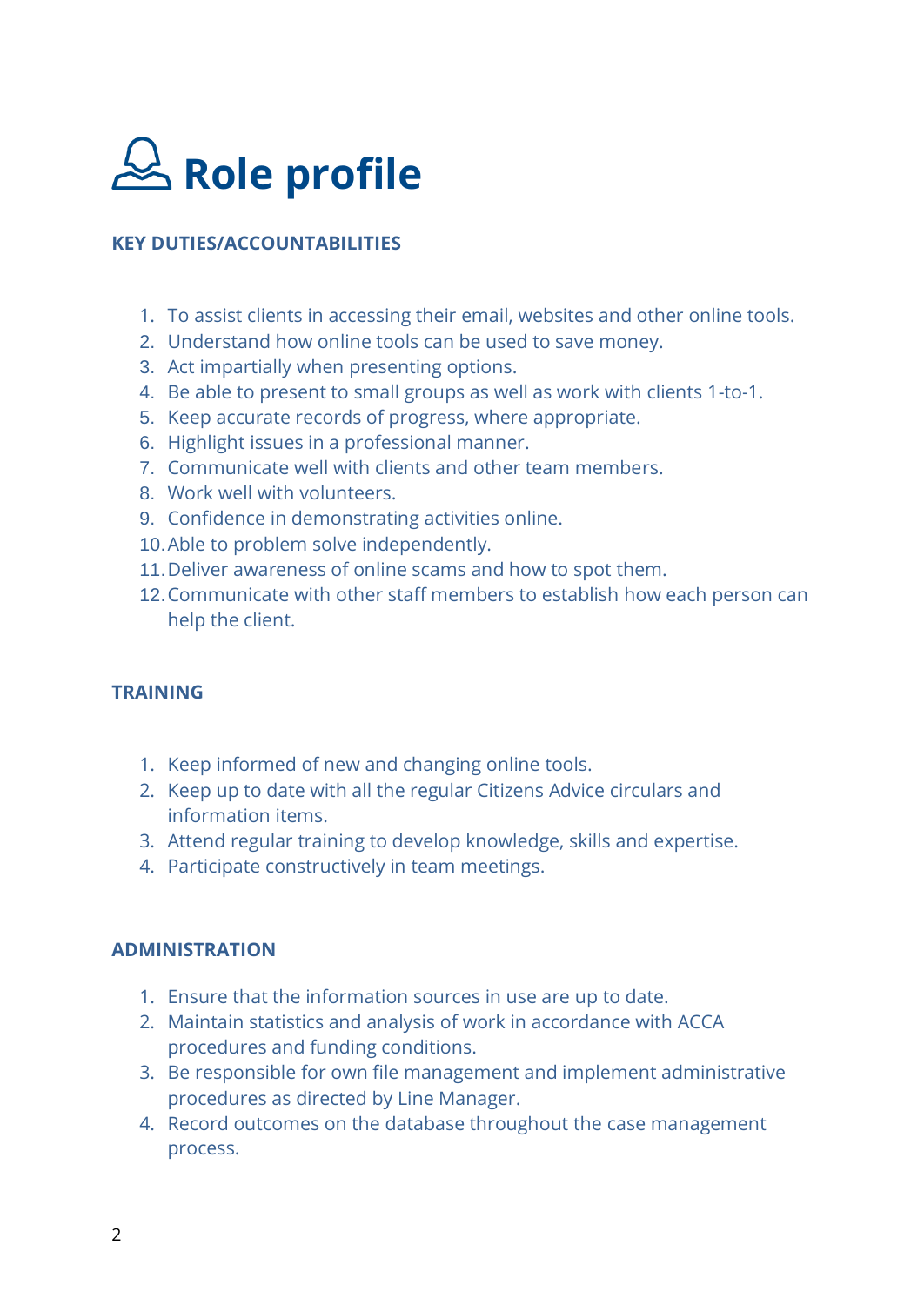5. Contribute to reports for Line Manager giving update of project, including all financial outcomes and a sample of case studies.

#### **POLICIES OF CITIZENS ADVICE**

- 1. The post holder must understand and be committed to the aims, principles and policies of Citizens Advice and the ACCA service.
- 2. The post holder must have due regard in the planning and execution of their duties and at all times to the aims, principles and policies of ACCA and Citizens Advice.

# **Person specification**

- 1. Ability to plan and deliver digital money coaching sessions.
- 2. Ability to use systems to collect, collate and share information about project achievements and outcomes.
- 3. Understanding of and commitment to the aims and principles of the Citizens Advice service and its equal opportunities policies.
- 4. A willingness to learn and develop and reflect on practice.
- 5. Excellent interpersonal skills, including the ability to relate and work with a large variety of different people.
- 6. Ability to monitor and maintain own standards.
- 7. Numerate and literate to the level required by the tasks.
- 8. Effective written and oral communication skills.
- 9. Good knowledge of money-saving techniques online and why there is a need to go online.
- 10. Knowledge and understanding of digital exclusion.

## **What we give our staff**